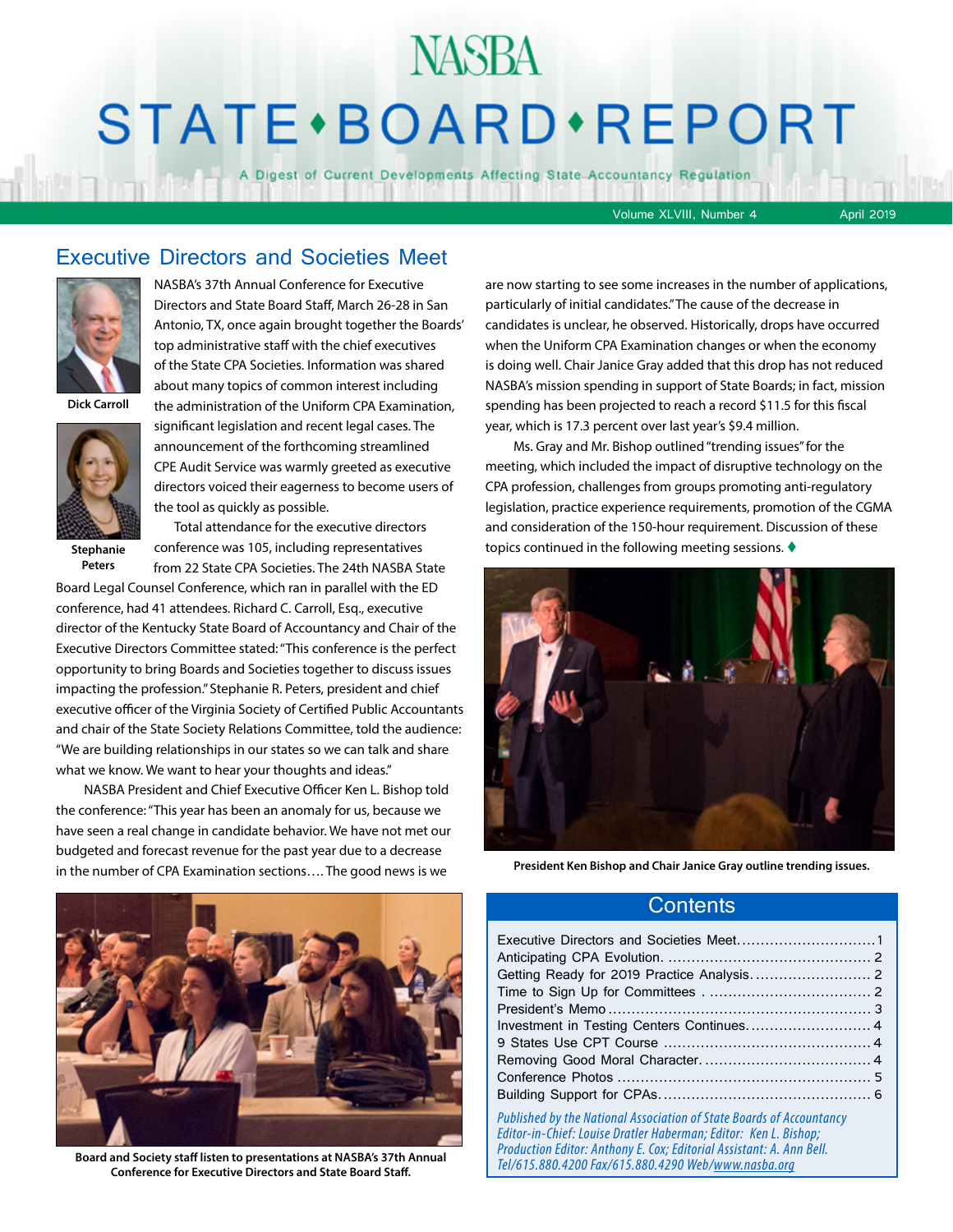#### <span id="page-1-0"></span>Anticipating CPA Evolution



Guiding principles for moving ahead in visioning the profession of the future are under refinement by a team led by NASBA Vice Chair Laurie Tish and AICPA Vice Chair William Reeb, the executive directors heard. At the 2018 NASBA Regional Meetings, the concept of two pathways leading to the CPA was not well received; however, leadership came away with

the observation that the Boards believe there is a

**Laurie Tish**

need for change to address the profession's use of and reliance on technology (see "President's Memo" *sbr* 7/18).

The CPA Evolution Working Group (Catherine Allen – Chair, Tom Broderick, Mark Dawkins, Clay Huffman, Audrey Katcher, Rick Niswander, Todd Shapiro, Susan Somers, Nancy Juron, Michael Womble) was formed in the fall of 2018, met four times and agreed there was a need for additional expertise in relevant technology and analytics coursework for licensure, Dan Dustin, NASBA Vice President – State Board Relations, told the March conference. A report on the Working Group's conclusions is to be made at the June 2018 Regional Meetings.

"What we heard is: Look at the education requirements. Are they the right ones? Do we need to add, delete, or make them more flexible?" NASBA Executive Vice President & COO Colleen Conrad stated. As for the Uniform CPA Examination, the Working Group recommended that the number of hours should not be increased, but more technological and analytics assessments should be added. "If we don't make the Examination longer, then we need to step back



**Dan Dustin and Colleen Conrad talk about the how and why of the CPA evolution and coming guidelines.**

and say what may be less relevant. Maybe take a fresh look at the depth and breadth of testing on certain topics," she said. Ms. Conrad commented that it is "crucial" that State Board members be present at the Regional Meetings when the guiding principles are discussed.

Mr. Dustin noted that NASBA's Education Committee has met and decided to hold in abeyance changes they planned to recommend to the Uniform Accountancy Act's Model Rules on education until more work is completed on the Evolution project.

Another issue that is expected to be heading to the State Boards soon is the need for additional experience to sign certain accountants' reports. Mr. Dustin reported language which would call for additional experience, beyond initial licensure, for CPAs who supervise, sign or authorize someone to sign the accountant's report has been presented to the Uniform Accountancy Act Committee for their discussion.  $\blacklozenge$ 

#### Getting Ready for 2019 Practice Analysis

"We are gearing up with the AICPA to start the next practice analysis and we are asking for the Boards' permission to use Accountancy Licensee Database information to gather the pool of newly licensed CPAs to participate in the surveys and focus groups," Ed Barnicott, NASBA Vice President – Strategic Planning and Program Management, announced at the Executive Directors' conference. He assured the Boards that the information would not be used without their permission. The initial draft results from the practice analysis are expected to be completed by the end of 2019 and released for public comment.

The Board of Examiners has announced the practice analysis will focus on two areas:

- 1. The impact of the technology revolution (e.g., audit data analytics, automation, etc.) on the required knowledge and skills of newly licensed CPAs engaged in core services to protect the public interest.
- 2. Areas of Exam content that may no longer be required. This work will be informed by a prioritization exercise of each section's areas, groups, and topics to better focus on knowledge and skills required of a newly-licensed CPA.

The AICPA Exams Team plans to release the results of the practice analysis in a December 2019 research paper. To prevent delays in implementing Exam updates, Board of Examiners Chair Jeffrey Hoops and AICPA Vice President -Examinations Michael A. Decker have requested the State Boards and CPA Societies make plans now to meet in the first quarter of 2020 in order to provide feedback on the research paper by March 31, 2020.  $\blacklozenge$ 

#### Time to Sign Up for Committees

State Board members, State Board executive directors and NASBA associates the time is now to tell NASBA if you are interested in serving on a 2019-2020 NASBA Committee. Though the 2018-2019



NASBA committee members still have plenty to do before their assignments expire, planning for the 2019-2020 NASBA year by Vice Chair Laurie Tish is due to begin soon. The committee interest form can be accessed through the member portal (https://nasba.secure.force.com/) and questions should be addressed to Noël Winter (nwinter@nasba.org).

Current committee members should submit their committee interest forms to let NASBA know if they want to continue to serve on their present committee or would be interested in working with another one. Those with a longstanding history on a particular committee are being asked to consider applying for new committees.

A list of the committees and their anticipated time commitments can be found via the member portal. Most of the committees' work is accomplished via e-mail and calls, but some face-to-face meetings may be required.

"NASBA's committees are the bodies that keep NASBA a vital organization," Ms. Tish commented. "They uphold the association's structure, take ideas and convert them into practical strategies, and create the vision for NASBA's future."  $\blacklozenge$ 

ent bitaten dar bitatet bitaten dar bitatet in at bitaten dar bitatet bi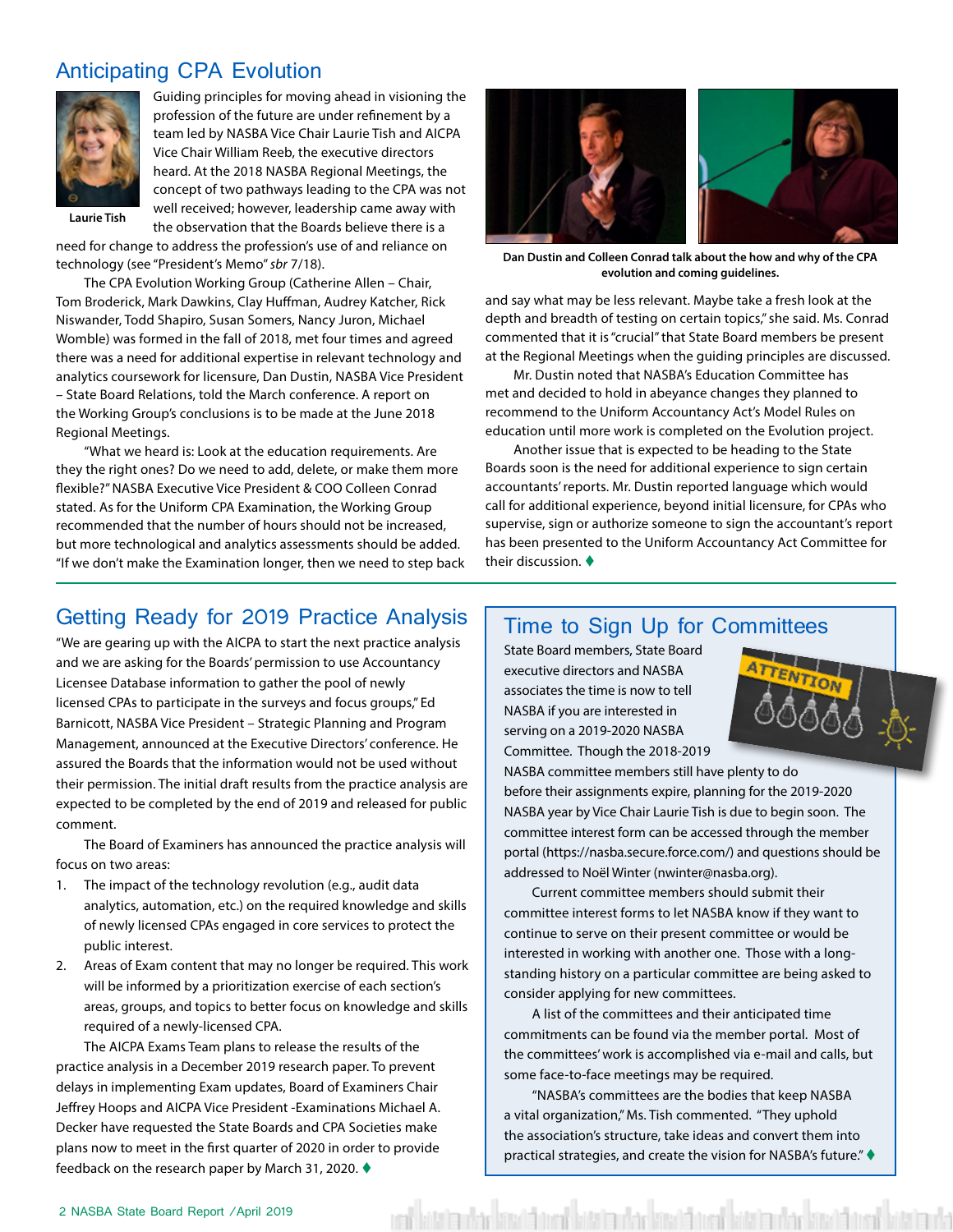# PRESIDENT'S MEMO

**CHILLED** 

### **Elusive Word**

Last month in my *President's Memo*, entitled "Substantial vs. Radical," I discussed the challenge of finding the appropriate words to describe the degree of change needed to prepare the CPA profession for the future. I was surprised and delighted by the number of responses I received and, more importantly, by the comments and suggestions for the "elusive word" included in those messages. Before I highlight them, I want to give credit to our *State Board Report* team for the recent decision to send the SBR to member Boards and stakeholders electronically as well as in print. I have been amazed by the increased amount of feedback we have received.

Among the first responses I received was from a current NASBA Board member. He entitled his email "Elusive Word," which I instantly decided would be the title of this month's Memo. In the email was a suggestion that might help us identify the appropriate word(s): "Tomorrow's CPA's clients will demand expansion of services from their CPA. The CPA will have to learn and understand this expansion of services. The CPA exam will have to include testing of these expanded services. The Board will have to regulate these new expanded services." He makes an important point: We have been discussing how technology will ultimately automate existing services (which may be true in some cases), but technology and new client needs will certainly expand the services CPAs and CPA firms provide.



**Ken L. Bishop President & CEO**

Another interesting response I received was from a former NASBA Board member, who is a retired accounting professor and one of NASBA's super volunteers. The conclusion of his email struck a chord: "It is not important to define the degree of change we are facing. Rather the accounting profession will benefit from defining a clear professional goal for every professional accountant: Be intellectually and technologically agile." The International Accounting Education Standards Board (IAESB) defines "intellectual agility" as: "The ability of a professional accountant to: consider new, or reconsider existing, data and information; re-evaluate conclusions in response to new or existing facts; identify new or alternative ways of working; and adapt quickly to changing circumstances." This goes beyond wordsmithing to describe the changes under consideration and focuses on the behavioral change individual accountants and the entire profession will need to embrace.

The final response I will share came from a State Board of Accountancy member who wrote: "My one word would be 'transformative.' The definition of 'transformative' is 'causing or able to cause an important and lasting change in someone or something.'" Actually, the word "transformative" has been used in our internal discussions regarding the evolution of the profession, but this respondent referenced an article in the March 1, 2019 edition of *Accounting Today* written by the visionary author and lecturer Gary Boomer. Mr. Boomer began his article with: "Change is difficult, especially for those whose income continues to increase. Is this trend sustainable without investing more in talent and technology? Most will agree an increased investment in talent and technology are needed to sustain success and be future-ready. However, sometimes change is not enough and transformation is required."

We have been primarily discussing the difficultly in getting our stakeholders to buy in to the changes necessary to ensure that the profession is prepared for the technological advancements quickly overtaking it. Mr. Boomer's point is well taken: We also need to understand that practitioners will have to adopt the willingness to transform.

There is not enough space to share all of the many suggestions and contributions I have received, but I sincerely thank those of you who took the time to opine. I am always amazed by the breadth and depth of the knowledge, skill and thoughtfulness of NASBA volunteers and stakeholders, and their willingness to help me find those elusive words. The work toward CPA Evolution continues. Your input can provide new and important guidance for our work.

Before concluding, recognizing other contributed knowledge and skills, I want to acknowledge the very successful Conference for Executive Directors and State Board Staff held in San Antonio, March 26-28. Executive directors and their staff do so much of the heavy lifting in the day-to-day work of regulating the accounting profession. Their input is invaluable to NASBA and we thank them for all they do!

*Semper ad meliora (Always toward better things).*

In L. Bohop

*— Ken L. Bishop President & CEO*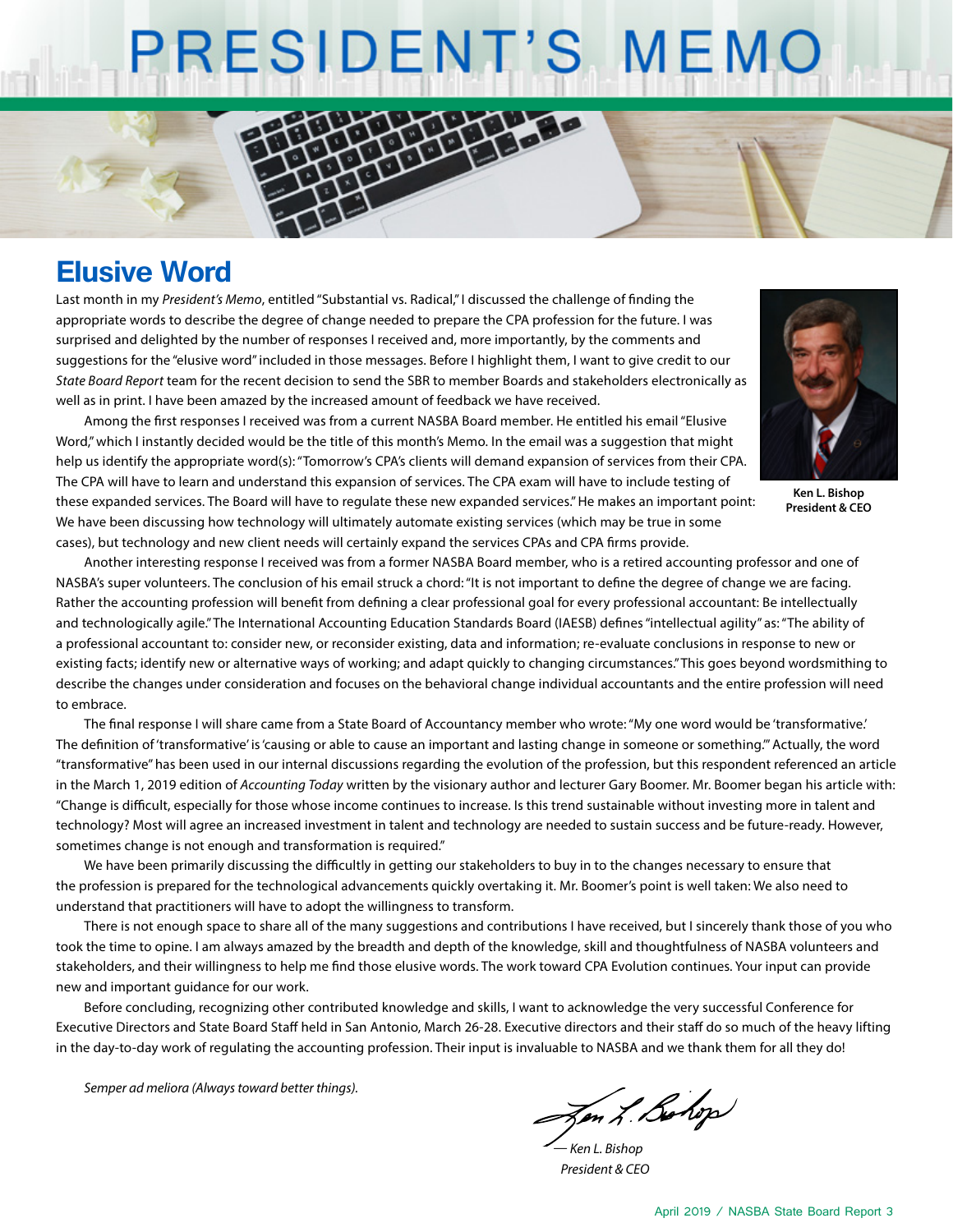#### <span id="page-3-0"></span>Investment in Testing Centers Continues

Prometric, the testing center provider for the Uniform CPA Examination, is continually investing in technology and software, Kimberly Farace, Prometric Director of Global Account Management, assured the executive directors at their conference. The company invested over \$23 million last year and now has a running distributed data center. This year they are upgrading their Microsoft operating systems to Windows Server 2019 and Windows 10, with the platform pilot refresh scheduled to begin in July 2019 and the complete refresh scheduled for all test centers by April 2020. Ms. Farace added that hardware will be updated as needed during the software upgrade process.

The second half of 2019 will also see a change in Prometric's user interface that will allow the candidates to use their cell phones optimally, Ms. Farace announced. The new interface will enable candidates to search over a range of dates and across a group of geographically adjacent test centers to schedule a seat by date and geographical location.

 Global security consultants have been engaged by Prometric and new security devices are continually being pilot tested, Ms. Farace reported. Standard test center procedures already include checking for spyware in eyeglasses, collection of jewelry that could contain small cameras, use of metal detector wands, fingerprinting, emptying of pockets and diligent proctoring.

Candidate complaints are being addressed. For example,

complaints about dry pens have resulted in Prometric staff now including in their standard procedure checking if the pens are still inked. Ms. Farace said beginning in April Prometric is pilot testing note board packets, to address candidates' complaints that they need more space for writing down their work.



**Kim Farace tells about investments in technology and software at Prometric.**

Several of the executive directors raised questions about when a testing center might be closed. Ms. Farace explained that if a university closes down because of weather conditions, and the testing center is in the university, then it will close down as well. If there is a change in demand for seats at a testing center, then centers will be closed or opened to meet that demand. If a center has not addressed failures identified by "secret shopper" inspections, then the staff's entire staff may be changed so as not to risk the center's security, she stated.

The CPA Examination Review Board, chaired by Barbara A. Ley (OK) with Sheena Murphy serving as staff liaison, conduct "secret shopper" inspections as part of their work program on behalf of the State Boards.

#### 9 States Use CPT Course



The Kansas Board of Accountancy has become the first Board to work with the NASBA Center for the Public Trust to add to the CPT's three-module Ethical Leadership Training Resource Program a fourth module, covering its state's law and rules. It has been three years since the Missouri State Board of Accountancy began talking about using the NASBA Center for the Public Trust's Ethical Leadership Training Resource Program as part of their licensee

**Alfonzo Alexander**

discipline program, now nine states are doing the same, CPT President Alfonzo Alexander told the executive directors' conference. The three-module program provides a way to help Accountancy Boards "change the behaviors of individuals," Mr. Alexander observed.

"This is not a continuing professional education course: The nine Boards are not giving credit for it," Mr. Alexander underscored. The states assign the individuals to complete the course. The CPA

then registers for the course and the Board gets a report from NASBA on which individuals are taking the program. The interactive program includes a quiz every 15 minutes that the individual must pass to complete the program and their score is calculated. Upon completion, the individual will receive a certificate to submit to his or her Board.

There is no charge to the State Board for this program. NASBA absorbs the development cost, including for a state-specific module. The three-module program costs the CPA \$250 and the four-module is \$400. These fees go to the CPT to support its student programs as well as its accounting ethics training resources.

In addition, the CPT is working with the South Carolina Board of Accountancy to develop the contents for an ethics program for its licensees that will meet the state's specific needs. Mr. Alexander said the content follows an outline that was developed by the South Carolina Board and will be made available to vendors when it is completed.  $\blacklozenge$ 

#### Removing Good Moral Character



Among the legislative trends being followed by NASBA Director of Legislative and Governmental Affairs John W. Johnson is a push to remove "good moral character" as a requirement for licensure. Mr. Johnson reported to the executive directors that this is one of the initiatives of the Institute for Justice, which characterizes this requirement as a barrier to entry into the profession. Not all countries view such

**John Johnson**

requirements as optional: Recent mutual recognition agreements with the two professional associations in Australia and New Zealand specifically require: "A US CPA must file a fit and proper statement, containing details of any previous disqualifications, disciplinary

action taken, litigation matter, criminal conviction or resignation or removal as an auditor."

Recent legislative changes pointed out by Mr. Johnson in his presentation at the March conference were: Now 27 jurisdictions have adopted firm mobility, and it is possible the number will reach 30 by the end of the year. Hawaii has introduced legislation to provide for individual mobility. Utah has lowered its requirement to sit for the Uniform CPA Examination to 120 credits. Connecticut is considering reducing its initial license fee 75 percent. California became the eighth state to prohibit denying a professional license for failure to meet student loan obligations. Check out NASBA's *Legislative E News* (www.nasba.org) for the latest developments. ♦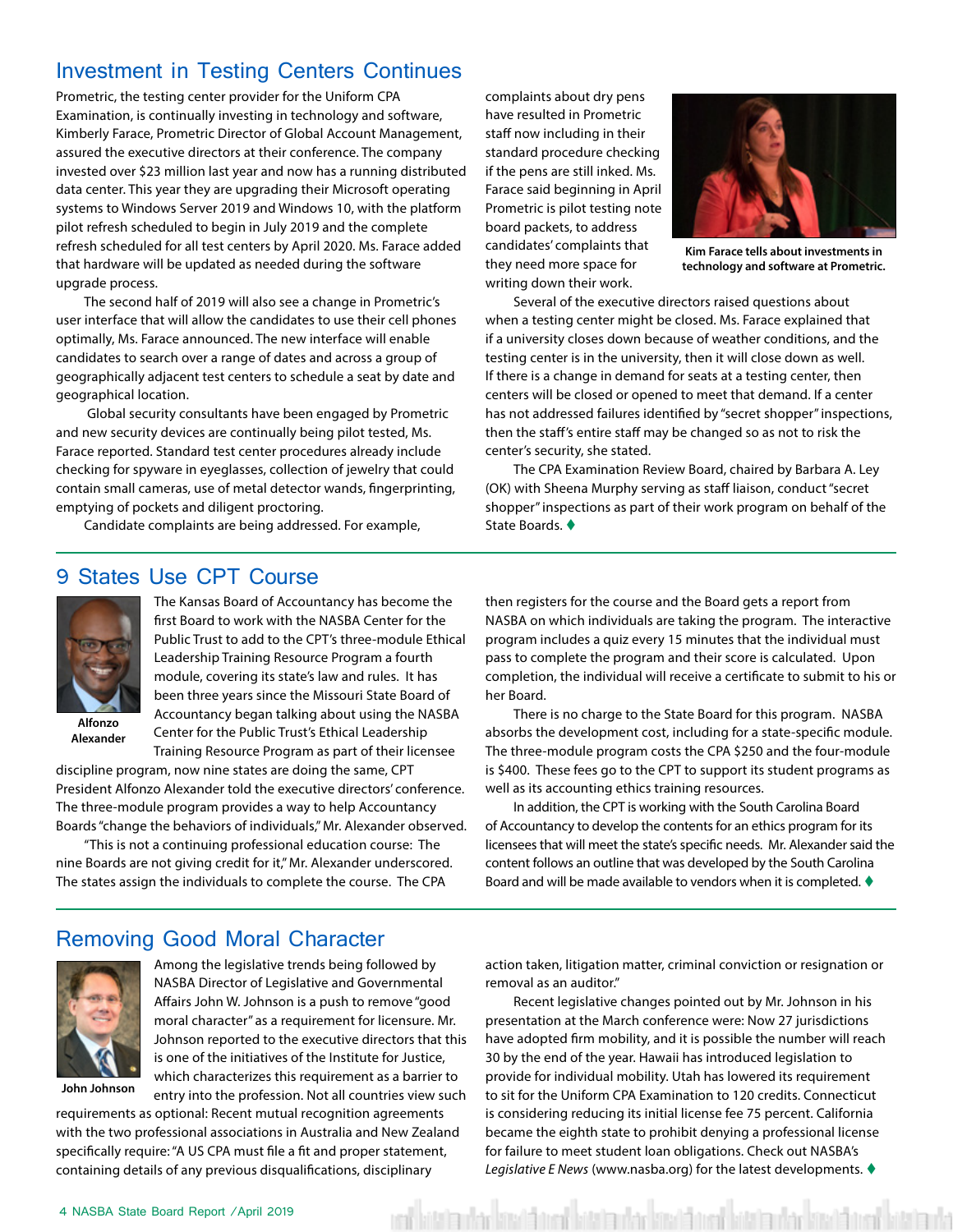#### <span id="page-4-0"></span>A Look at the 37th Annual Executive Directors and State Board Staff Conference



**Executive Directors listen to dicussion of peer review oversight and the program's improvements.**



**Time for networking, soda and photos.**





**Retiring executive directors Tom DeGroodt (MO) and Pamela Ivey (WY).**  Listening to current reports and asking questions. Betiring executive directors Tom DeGroodt (MO) Central Region's representatives meet.



**Grace Berger (MT) introduces CPA Exam panel.**



**Cyber security update from special agent.**





**Susan Somers (KS), Wendy Garvin (TN) and Tom DeGroodt (MO) lead panel.**

![](_page_4_Picture_17.jpeg)

![](_page_4_Picture_19.jpeg)

**John Johnson, Kimberly Scott (WA) and Charles Satterlund (WA). Randy Ross (OK) hands gavel to new committee chair Dick Carroll (KY).**